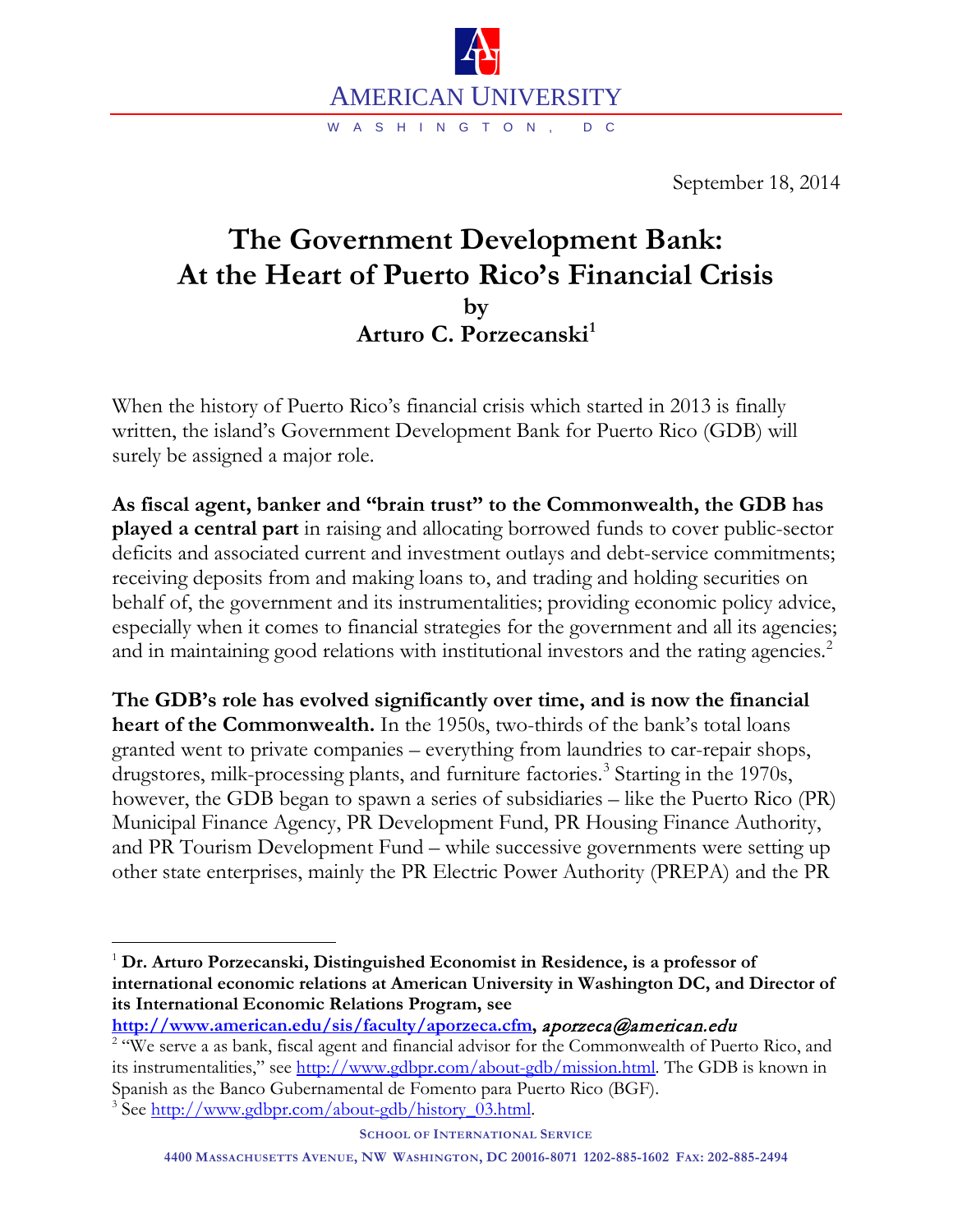Highways and Transportation Authority (PRHTA). [4](#page-1-0) The GDB's financial support for these entities has been such that, by mid-2014, virtually all (99.6%) of the bank's nearly \$9 billion in loan exposure was to public-sector obligors, with the troubled PRHTA alone accounting for \$2 billion, or nearly one-quarter, of total loans. On the liability side of its ledger, virtually all (99.1%) of its \$5.6 billion in deposits belonged to state-owned enterprises, with an additional \$4.7 billion of funding provided by GDB notes placed with investors – two funding sources which are subject to rollover risk. [5](#page-1-1) The GDB serves as the principal source of short-term liquidity for the Commonwealth and its many entities.

**The GDB facilitated the decade-long borrowing binge that paved the road to the Commonwealth's current fiscal crisis, but now that binge has also made the GDB quite vulnerable,** given its large loan exposure to state entities that may soon default on their obligations, and also its extreme dependence on deposits from state entities which may need to draw down those funds parked at the GDB. If the bank's loan portfolio were to sour as a result of defaults on the part of PRHTA, PREPA or other obligors, its capital cushion of less than \$2½ billion would be seriously impaired. The GDB's precarious situation is betrayed by its low credit ratings from the two leading agencies: "B3" by Moody's Investors Service and "BB-" (Negative Outlook) by Standard & Poor's. These two ratings are one notch lower than the Commonwealth's government obligations (GOs), indicating that while the two credit-rating agencies disagree on the magnitude of default risks and on potential recovery values in a default scenario, both believe that the GDB is a step closer to default.

**The true financial condition of the GDB is hard to ascertain and track on a timely basis.** The reason is that the bank discloses its financial information selectively, intermittently, and generally with long delays. For example, its annual financial report is usually released with about a ten months' lag, such that the report for the fiscal year ending June 30, 2013, was only filed at the end of April of this year. The GDB does not file quarterly reports on a regular basis, providing glimpses of its financial condition from time to time, as it did this past July 17, when in the wake of

<span id="page-1-0"></span><sup>&</sup>lt;sup>4</sup> Among others sponsored by the GDB were the PR Industrial, Tourist, Educational, Medical, and Environmental Control Facilities Financing Authority (AFICA), the PR Higher Education Assistance Corporation, the PR Student Loan Association, the PR Infrastructure Financing Authority, and the José M. Berrocal Institute for Economics and Finance. See [http://www.gdbpr.com/about-gdb/history\\_05.html,](http://www.gdbpr.com/about-gdb/history_05.html) [http://www.gdbpr.com/about](http://www.gdbpr.com/about-gdb/history_06.html)[gdb/history\\_06.html,](http://www.gdbpr.com/about-gdb/history_06.html)

<span id="page-1-1"></span><sup>5</sup> [http://www.gdb-](http://www.gdb-pur.com/documents/FY15Q1_UpdateonFiscalandEconomicProgressWebcast_071714-Final.pdfp)

[pur.com/documents/FY15Q1\\_UpdateonFiscalandEconomicProgressWebcast\\_071714-Final.pdf,](http://www.gdb-pur.com/documents/FY15Q1_UpdateonFiscalandEconomicProgressWebcast_071714-Final.pdfp) pp. 8-9.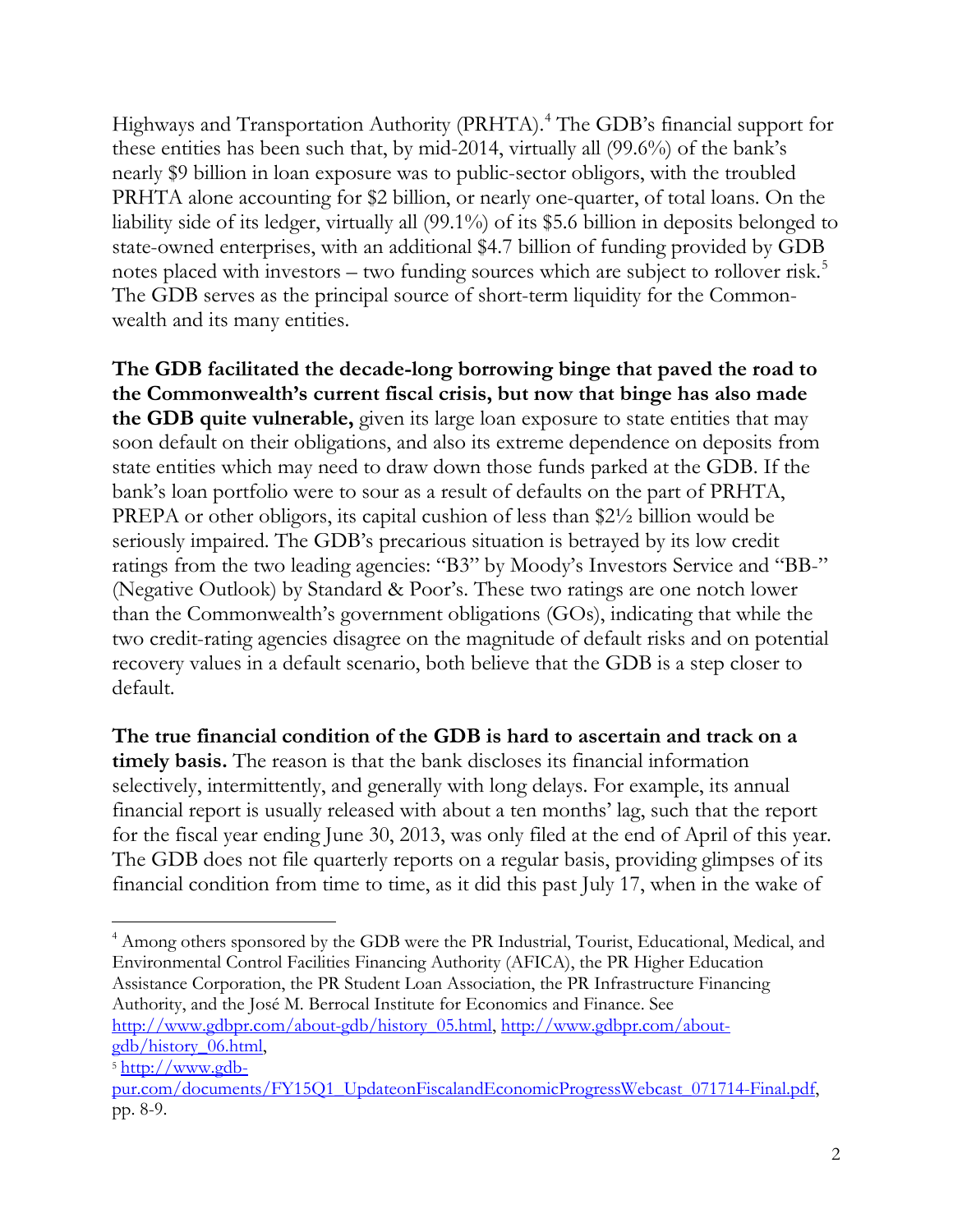investor nervousness, the Commonwealth released selected, unaudited, interim financial information for the GDB as of December 31, 2013 and June 30, 2014. Projected quarterly cash flows and cash balance information is likewise released intermittently by the GDB. Moreover, by tradition the GDB has not set aside any provisions for loan losses and has not changed this policy even in the wake of the steady deterioration in the economic and credit environment in Puerto Rico.

**The GDB's corporate governance and image have deteriorated over time.** The bank historically has been able to attract well-educated, highly competent investment and loan professionals to its ranks. For a long time, the GDB was considered to be a technocratic institution relatively insulated from the political world, so much so that neither its top appointed officials nor its seven-member board of directors has been subject to Senate confirmation hearings. In more recent times, in contrast, the GDB has had very short-lived chief executives and an abundance of interim leadership. Indeed, the administration of Governor Sila María Calderón (Jan. 2001-Jan. 2005) marked a turning point for the GDB, when she and the Puerto Rican legislature at the time enacted laws to force the GDB to pay a large portion of its capital (\$500 million) as a one-time dividend to the government's coffers, and to provide a \$500 million loan to fund a perpetual trust to attack poverty in the Commonwealth.<sup>[6](#page-2-0)</sup> That event marked an important change in the way the political class and society at large began to view the GDB: **it came to be regarded as the government's "piggy bank."**

**The GDB is by far the largest bank in the United States which is neither a member of the Federal Reserve System nor overseen by the FDIC.** Puerto Rico's commercial banks are supervised by both the Federal Reserve Bank and FDIC, and two of them (Banco Popular and First BanCorp.) received TARP monies in the wake of the mainland's financial crisis. The GDB, in contrast, is regulated only by the Office of the Commissioner of Financial Institutions of Puerto Rico (OCFI) – and OCFI's oversight has not been strong. The GDB is audited by the island's Office of the Comptroller and by its external auditors (currently KPMG). The Comptroller has authorized external audits over the years, but these have been limited to general operations and procedural matters. **Since the GDB is vulnerable to a deepening of the crisis in the Commonwealth, and it does not have recourse to a lender of last resort, it poses a systemic risk to the financial system and economy of Puerto Rico.**

<span id="page-2-0"></span> <sup>6</sup> For more background on this episode, see Carlos Romero Barceló, "\$1 billion: Where is most of the money?," Caribbean Business, September 5, 2011, [http://www.caribbeanbusinesspr.com/news02\\_free.php?nw\\_id=5896&cl\\_id=1](http://www.caribbeanbusinesspr.com/news02_free.php?nw_id=5896&cl_id=1)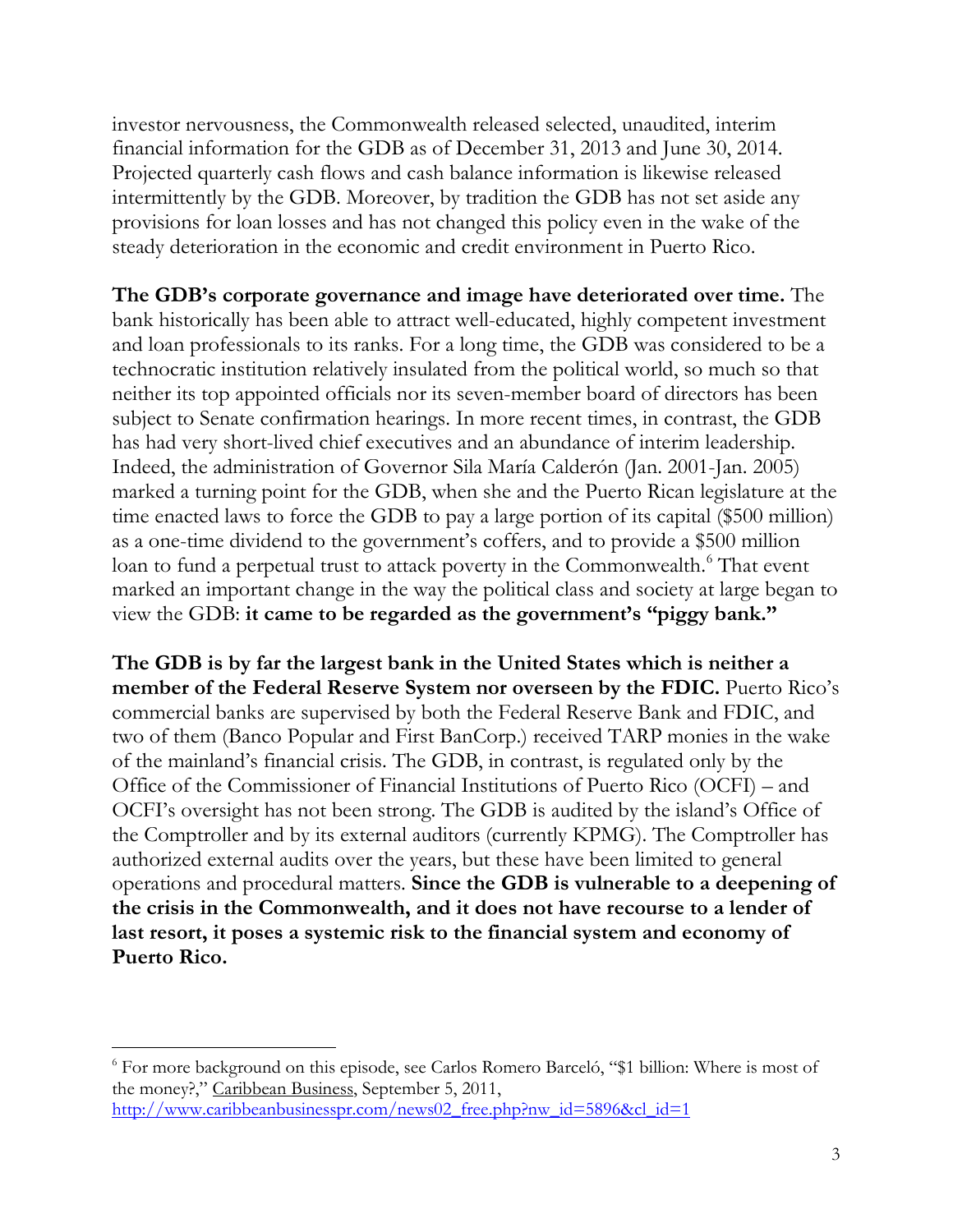## **Two Scenarios for the GDB and Puerto Rico**

**Investor and rating-agency concerns about Puerto Rico and the GDB have been exacerbated by passage of the Puerto Rico Public Corporation Debt Enforcement and Recovery Act** this past June, [7](#page-3-0) because it allows for the restructuring of debts of troubled public companies while attempting to ring-fence the creditors of the Commonwealth (GOs and guaranteed debts), COFINA, and the GDB, among others.<sup>[8](#page-3-1)</sup> And yet, there remains substantial uncertainty about whether restructurings of the debt of public corporations that are borrowers of the GDB will take place and, if they do, how large will be the impact of such restructurings on the GDB's capitalization and financial condition.

As Standard & Poor's has explained it, "the enactment of the bill is indicative of the mounting economic and fiscal challenges for the Commonwealth as a whole, which could lead to additional liquidity pressures in the long term. While the Commonwealth's GO debt is excluded from the act, we also believe enactment of the legislation itself signals a potential shift in the Commonwealth's historically strong willingness to continue to meet its obligations to bondholders, particularly in the event of constrained market access. … As a result, we are lowering our long-term issuer credit rating on the Government Development Bank for Puerto Rico to 'BB-' from 'BB' and affirming our short-term issuer credit rating at 'B'."[9](#page-3-2)

The outlook is far dimmer according to Moody's Investors Service: "The enactment of a debt-restructuring law is in our view a declaration of intent to allow default by highly leveraged public corporations, primarily those providing the island's essential electric, highway and water and sewer services. As a result, the law ends Puerto Rico's long history of taking the actions needed to support debt repayment. Several days after the law passed, we downgraded Puerto Rico's GO bonds to B2, the lowest rating we have ever assigned to the commonwealth. … We lowered the rating on GDB debt one notch below the GO rating to indicate GDB's exposure to the default-eligible

[http://www.oslpr.org/legislatura/tl2013/tl\\_busca\\_avanzada.asp?rcs=P%20S1164](http://www.oslpr.org/legislatura/tl2013/tl_busca_avanzada.asp?rcs=P%20S1164)

<span id="page-3-0"></span> $\gamma$  For the text of the Debt Restructuring Act, see

<span id="page-3-1"></span><sup>8</sup> COFINA stands for the Puerto Rico Sales Tax Financing Corporation, established in 2006 in the wake of enactment of sales and use taxes and the creation of a Dedicated Sales Tax Fund, to be held and owned by COFINA, separate and apart from the central government's General Fund. It provided that each fiscal year the first receipts of the Commonwealth's sales tax, in the amount specified by law, be deposited in this special Dedicated Fund and applied to the payment of Sales Tax Revenue Bonds.

<span id="page-3-2"></span><sup>9</sup> See Standard & Poor's, "Government Development Bank for Puerto Rico Long-Term Issuer Credit Rating Lowered To 'BB-'; Outlook Negative," July 11, 2014.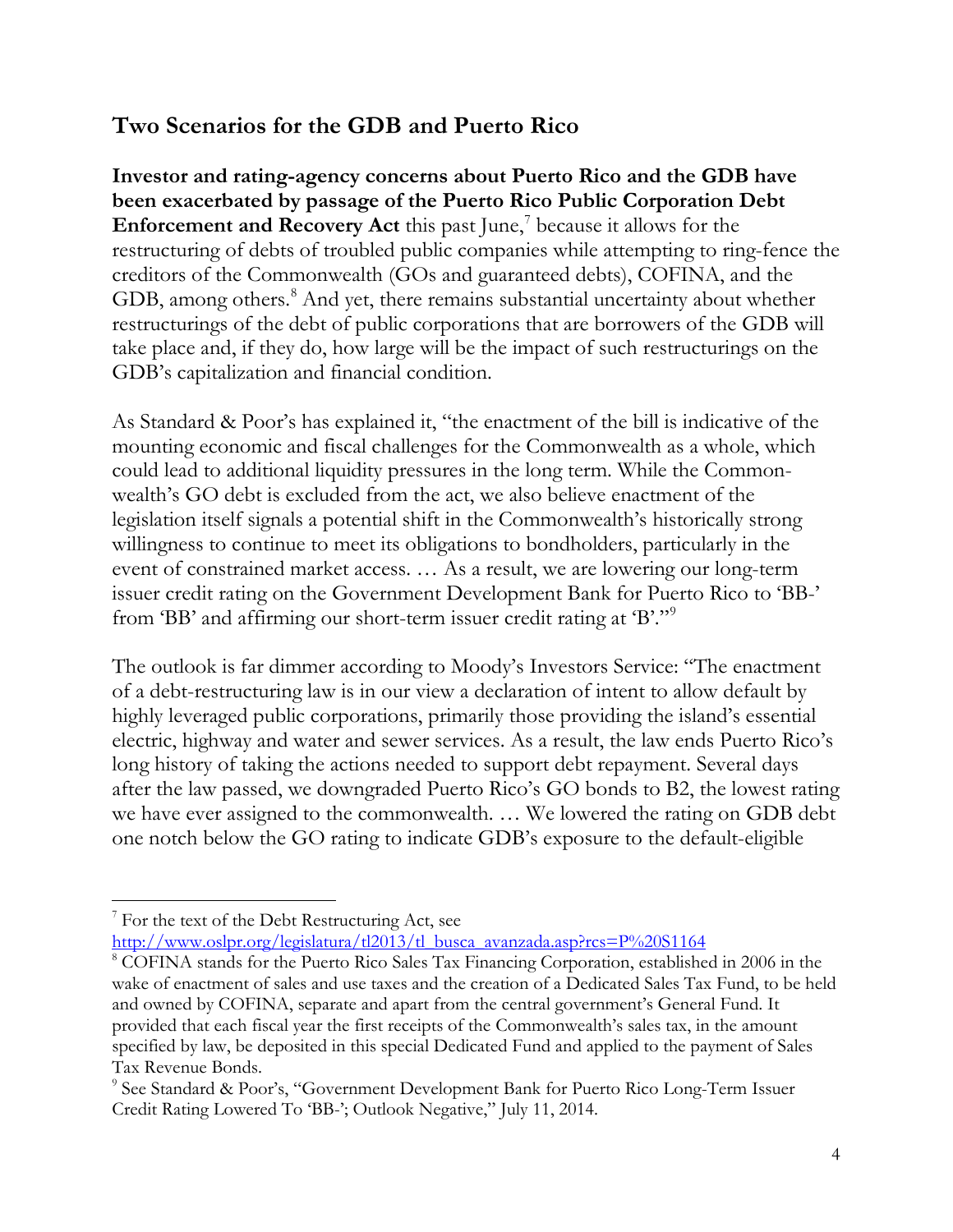authorities (including \$2 billion of loans to PRHTA) and potentially higher loss severity in the event of default compared with GO bonds."<sup>[10](#page-4-0)</sup>

**At present, there are only two realistic scenarios that describe how the financial situation in Puerto Rico is likely to develop. Both scenarios involve a debt restructuring with investor losses.** The first scenario assumes the successful sheltering of government entities not subject to the Recovery Act, namely the Commonwealth (GO), COFINA, and the GDB, though as explained the GDB's large exposure to loan and deposit losses illustrates the interconnections among stateowned entities. The second scenario is one in which the ring-fencing strategy fails and a more generalized debt restructuring becomes necessary because of lack of access to the capital markets.

**In the first scenario, investors believe that the debt-restructuring process can be contained at the likes of PREPA and PRHTA, and skepticism is placated by the commitment of the Ad Hoc Group of creditors to backstop the ringfenced entities.** The medium-term thrust of fiscal policy, and an economic contraction that finds a bottom, support the payment capacities of the Commonwealth and of its protected entities, including the GDB. In this scenario, debt restructurings by problematic utilities liberate the fiscal balance sheet from future support needs, and the holistic restructuring of the enterprises' activities and operations helps place Puerto Rico on a sounder, more competitive footing. These conditions support renewed investor confidence and set the basis for a pick-up in economic growth, employment, and tax revenues critical to fiscal solvency.

**For this scenario to come to pass, the GDB's asset-quality issues must be addressed.** The GDB's most immediate problem is that nearly one-fourth of its loan book is accounted for by PRHTA, as previously noted. A bill currently in the Senate, if passed into law, would channel PRHTA revenues to the PR Infrastructure Financing Authority (PRIFA) for it to issue new bonds whose proceeds would pay off the GDB loans. If this bill were to become law, it would immunize the GDB from taking a (large) haircut; indeed, its passage is essential for the credibility of the ringfencing effort.

The successful sheltering of excluded government entities by definition also reduces significantly the GDB's transfer risk. This refers to the risk that the GDB would be rendered insolvent because Recovery Act-exempted entities – namely, the Commonwealth – would either fail or be at risk of failing. Transfer risks for the GDB

<span id="page-4-0"></span><sup>&</sup>lt;sup>10</sup> See Moody's Investors Service, "Puerto Rico Restructuring Law Drives Ratings Deeper Into Speculative Territory," July 21, 2014.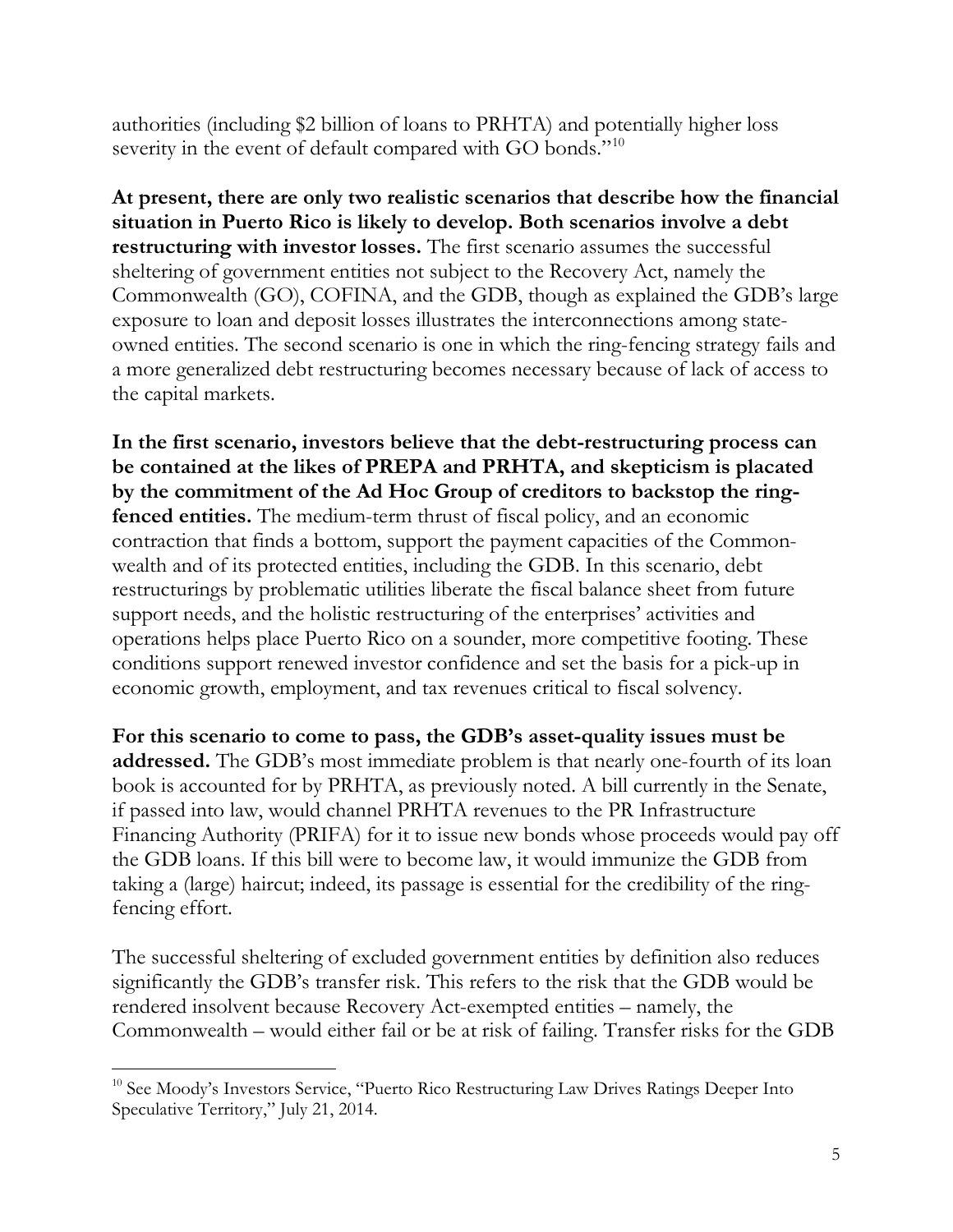rose last year and earlier this year, with loan payments to it delayed because of crisis conditions in entities like PREPA.<sup>[11](#page-5-0)</sup>

In the most benign scenario of a successful ring-fencing, there is no large-scale drawdown of GDB deposits, and liquidity is available to allow the government to function and the GDB to stay afloat. COFINA remains exempted from any "clawback" to use its funds to keep GOs current, though the risk remains that the Commonwealth eventually passes a law to change its exemption from clawbacks.

**In the second scenario, creditors do not have confidence in the ring-fencing story and the Commonwealth and its entities have trouble refinancing obligations falling due and placing new bonds at coupons regarded as affordable in the medium run.** Perhaps the Ad Hoc Group of creditors disbands, and confidence is undermined by a combination of destabilizing events such as:

- 1. The GDB experiences an abrupt drawdown of deposits. It maintains a 20% reserve requirement on demand deposits but this is insufficient against cash demands, and thus the GDB becomes illiquid.
- 2. The vast bulk of GDB loans becomes nonperforming, with solvency risks making its own, and the Commonwealth's, already acute liquidity risks even more apparent.
- 3. The GDB falls victim to transfer risks. The constitutional guarantee on GOs means that all resources on the island are mobilized in order to follow the intent of applicable laws. Appropriations to the GDB are cancelled or reversed. Taxes dedicated to COFINA are "clawed back" through legislative action, and the constitutional guarantee on GO debts breaks down.
- 4. With more than \$70 billion in debts outstanding and payment assurances failing, retail investors stampede out of Puerto Rico bonds, and the hedge-fund community cannot absorb the avalanche of sell orders.

<span id="page-5-0"></span> $11$  According to Fitch Ratings, "a restructuring of PREPA's debt obligations remains probable despite recent forbearance agreements between PREPA and certain of its creditors (including bondholders). The agreements, signed on Aug. 14 2014, provide only temporary relief related to the scheduled maturity of PREPA's bank lines of credit, and minimal comfort that long-term financial compliance is sustainable." See "Fitch Maintains Negative Watch on Puerto Rico Electric Power Authority's Revenue Bonds," September 15, 2014,

[https://www.fitchratings.com/creditdesk/press\\_releases/detail.cfm?pr\\_id=872694](https://www.fitchratings.com/creditdesk/press_releases/detail.cfm?pr_id=872694)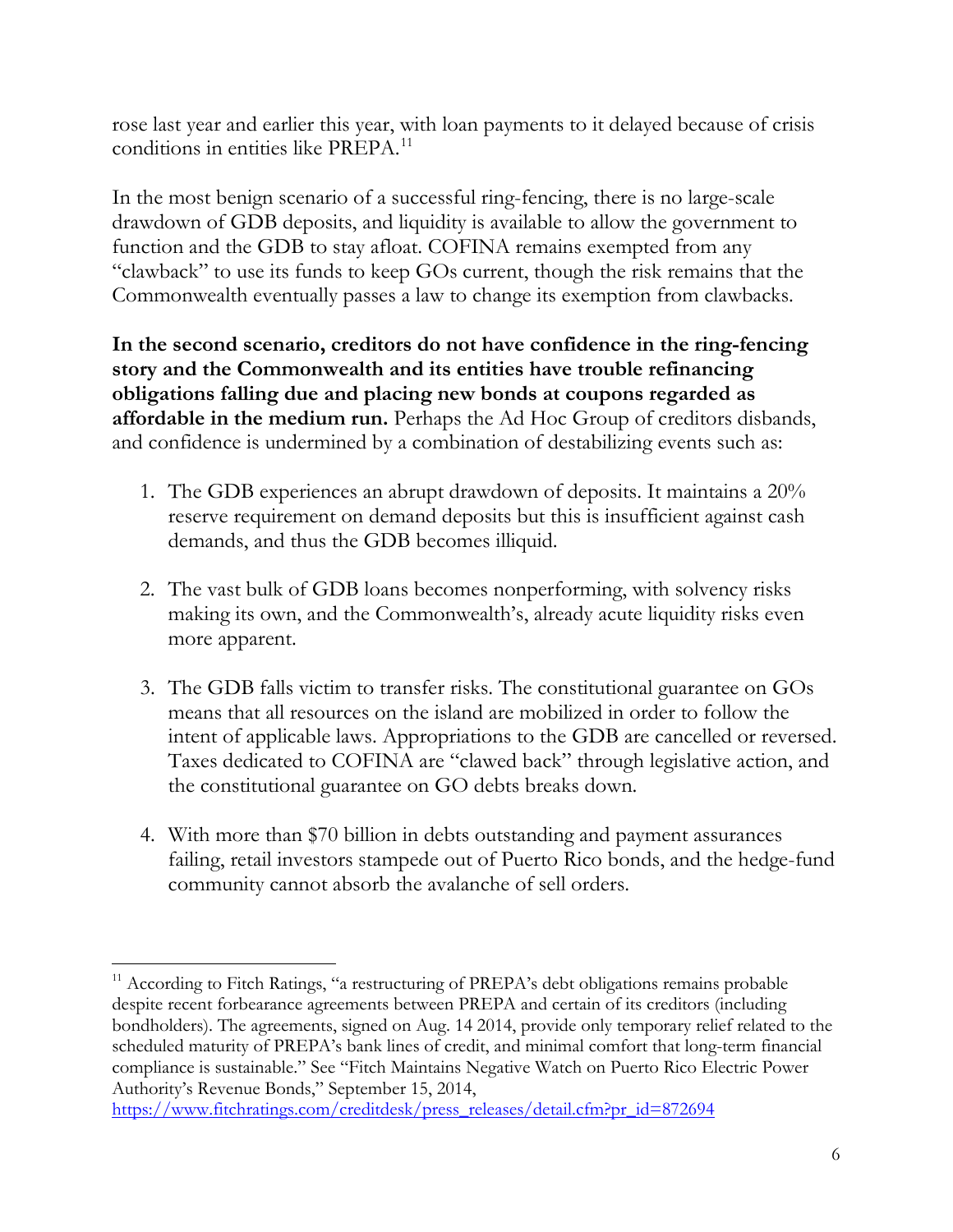- 5. Political instability breaks out, creating policy unpredictability in the Commonwealth at the worst possible moment.
- 6. The authorities in Washington are confronted with a "too politically important to fail" situation in Puerto Rico, leading to emergency interventions to put a floor of support under the municipal bond market.

**In this scenario of cascading and destabilizing default, the GDB is likely to be perceived as having systemic importance to Puerto Rico – and for Puerto Rico to have systemic, political importance to the mainland United States.** While there is no evidence or suggestion that the U.S. government currently has an intention to bail out Puerto Rico, the ability of an out-of-control debt crisis in the island's bond market could well rattle the whole municipal bond market to such an extent that federal intervention is precipitated. Indeed, a default on GOs would give rise to serious doubts in the financial markets about the stability of other state-like governments, in a legal space where there is no Bankruptcy Code Chapter 9 mechanism to deal with restructurings at anything but the local, municipal level.

## **The Bigger Picture in Puerto Rico**

**Puerto Rico has been in a slump since 2006,** and economic activity has continued to contract and remains generally depressed, with no signs that a bottom has been reached – never mind that a meaningful recovery has started. While the island's economy has historically paralleled the U.S. mainland's cycles, the latest downturn started earlier, was much steeper, and is proving to be protracted. For example, the GDB's economic activity index (EAI), which correlates closely to measures of GDP, fell 0.7% year-on-year in July, bringing the level of the index back to 125.1 (on a Jan. 1980=100 basis) – the lowest figure since 1994.<sup>[12](#page-6-0)</sup> This is the unfortunate backdrop that has rendered the Commonwealth's fiscal situation increasingly vulnerable to downward changes in rating-agency judgments and to shifts in investor sentiment.

Recent legislative and policy initiatives, in particular the Fiscal Emergency Law, are well-intentioned attempts to stabilize the fiscal situation in Puerto Rico.<sup>[13](#page-6-1)</sup> The budgets passed since FY 2013 and plans to eliminate the General Fund deficit during the current fiscal year are also bold. **However, in the absence of an economic stabilization in the months ahead and an economic upturn in 2015 and beyond,** 

<span id="page-6-0"></span><sup>&</sup>lt;sup>12</sup> "Puerto Rico Economic Activity Drops to 20-Year Low," Reuters, September 2, 2014, <http://www.reuters.com/article/2014/09/02/usa-puertorico-economy-idUSL1N0R31FA20140902> <sup>13</sup> Fiscal Emergency Law,

<span id="page-6-1"></span>[http://www.oslpr.org/legislatura/tl2013/tl\\_busca\\_avanzada.asp?rcs=P%20C1922](http://www.oslpr.org/legislatura/tl2013/tl_busca_avanzada.asp?rcs=P%20C1922)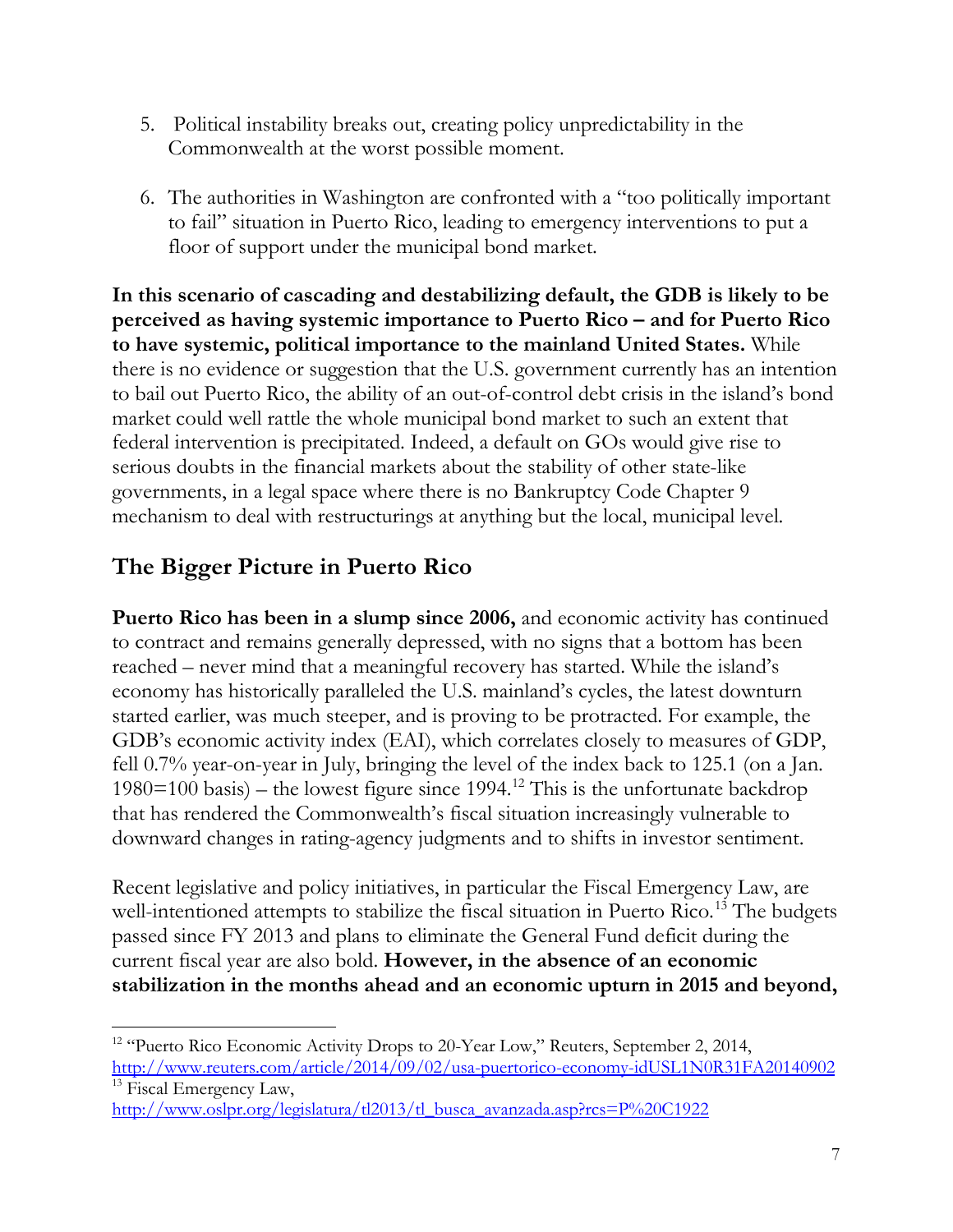**government revenues are unlikely to meet their targets and the authorities' credibility in the eyes of rating agencies and investors will continue to be fragile.** The recently released tax haul results confirm the persistence of this problem.[14](#page-7-0) The creditworthiness of the Commonwealth and of its leading bank – the GDB – will thus likely remain quite shaky for many months to come.

**Puerto Rico has had a growing competitiveness problem,** which is explained very well in a report published by the Federal Reserve Bank of New York two years ago, updated this summer.<sup>[15](#page-7-1)</sup> The island maintains the same minimum wage structure as in the mainland United States, while skill levels, labor productivity, and key costs like electricity compare unfavorably in Puerto Rico, rendering the economy uncompetitive for low-value-added production relative to cheaper neighbors in the Caribbean, Central America and beyond. The Jones Act also hurts Puerto Rico's competitiveness, by affecting the cost of shipping to and from the island. [16](#page-7-2) The Federal Reserve rightly emphasizes the need for structural reforms to improve labor market opportunities, develop human capital, reduce the costs of doing business, mobilize finance for newbusiness development, and move away from dependence on a shrinking industrial base.

**The island's overreliance on an unsustainable growth model** – attracting mainly pharmaceutical companies through the tax benefits of Law 936 – created artificial jobs which have tended to disappear since the full phase-out of this tax advantage in 2006. While the pharmaceutical sector is still a major contributor to economic activity, the consolidation of the sector, rapid expiry of patents, and increasing automation – with capital-intensive modes of production – have reduced local employment in the sector markedly.<sup>[17](#page-7-3)</sup> Federal tax reform from Washington, DC, under debate, is another threat to the viability of this sector in the economy, as it still enjoys tax loopholes, even though they are more restrictive.

<span id="page-7-0"></span><sup>&</sup>lt;sup>14</sup> The tax haul in August 2014 was a net \$440.6 million for Puerto Rico's general fund, nearly  $6\%$ shy of the government's expectation. See "Puerto Rico's August Tax Revenue Misses Target – Treasury," Reuters, September 11, 2014, [http://www.reuters.com/article/2014/09/11/usa](http://www.reuters.com/article/2014/09/11/usa-puertorico-tax-idUSL1N0RC2IO20140911)[puertorico-tax-idUSL1N0RC2IO20140911](http://www.reuters.com/article/2014/09/11/usa-puertorico-tax-idUSL1N0RC2IO20140911)

<span id="page-7-1"></span><sup>&</sup>lt;sup>15</sup> See "Report on the Competitiveness of Puerto Rico's Economy," Federal Reserve Bank of New York, 2012,<http://www.newyorkfed.org/regional/puertorico/report.pdf> and "An Update on the Competitiveness of Puerto Rico's Economy, Federal Reserve Bank of New York, July 31, 2014, <http://www.ny.frb.org/outreach-and-education/puerto-rico/2014/Puerto-Rico-Report-2014.pdf> <sup>16</sup> See [http://en.wikipedia.org/wiki/Jones–Shafroth\\_Act](http://en.wikipedia.org/wiki/Jones–Shafroth_Act)

<span id="page-7-3"></span><span id="page-7-2"></span> $17$  US firms still enjoy a tax advantage under Law 154 as long as they do not repatriate capital to the mainland. This arrangement has often been referred to as a back-door bailout of Puerto Rico, see "'Backdoor Bailout' Boosts Puerto Rico's Revenues," Reuters, February 10, 2014, <http://www.reuters.com/article/2014/02/10/usa-puertorico-tax-idUSL2N0LF1BE20140210>